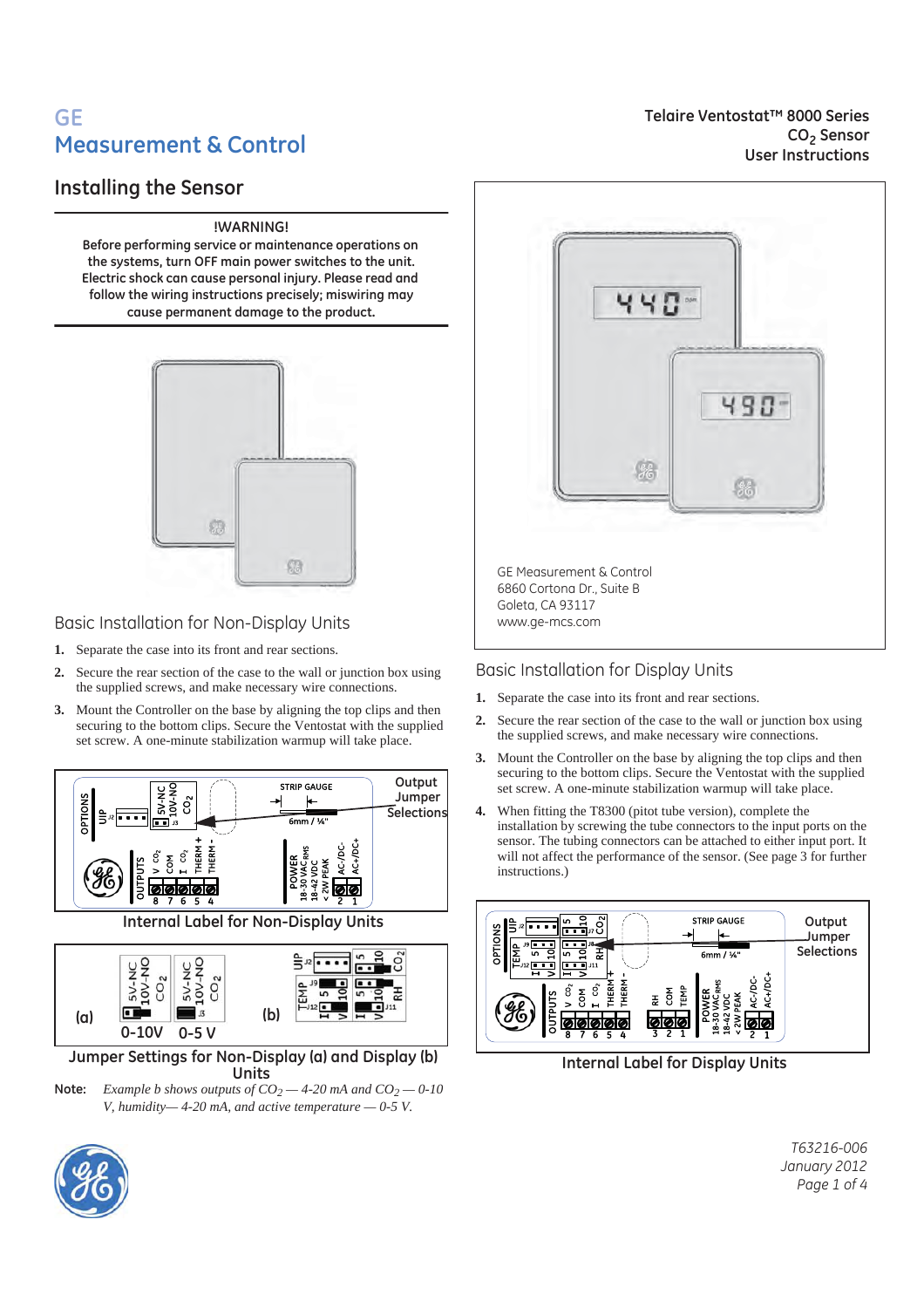# **Ventostat Wiring Diagrams**

The Ventostat family of products has two basic configurations. One configuration provides three active outputs  $(CO<sub>2</sub>, RH$  and temperature) and an independent thermistor. It has an output terminal block with pins #1, 2 and 3. The other configuration provides only  $CO<sub>2</sub>$  outputs and an independent thermistor and has no terminal block with pins 1, 2, and 3 installed. For electrical wiring and power supply requirements, these two configurations are identical; please follow the specific instructions for wiring. The recommended wire gauge is 18-22 AWG (1.0 to 0.75) metric).

#### **!WARNING!**

**Ventostat products have three terminal pins that are connected inside the sensor to a common/ground: pin #2, 5 and 7 on the I/O terminal blocks and pin #2 on the power block. Do NOT connect positive (hot) 24 VAC power line to terminal number 2 of the terminal block.**

#### **Caution!**

The T8100 Ventostats are either 3-wire or 4-wire type configurations, powered by either AC or DC voltage. They are not 2-wire or loop-powered devices. Wiring the units as 2-wire or loop-powered devices will irreparably damage the sensors and void the warranty.

**Note:** *For temperature measurements, Ventostat models contain a passive thermistor (terminal pins #4 and 5), which is electrically isolated from the other circuitry and should be wired independently from active CO2/RH/temperature outputs. The thermistor has no connection to the Ventostat common ground and/or power.*

*The active temperature output has the same common (ground) as CO2 and RH outputs.*



**Figure 1: Display Unit Wiring for 3-Wire System, AC Power**











**Figure 4: Non-Display Unit Wiring for 4-Wire System, AC Power**



Figure 5: Wiring CO<sub>2</sub> Sensor Voltage Output to **Honeywell M7415 Damper Actuator with W7459 Logic Module**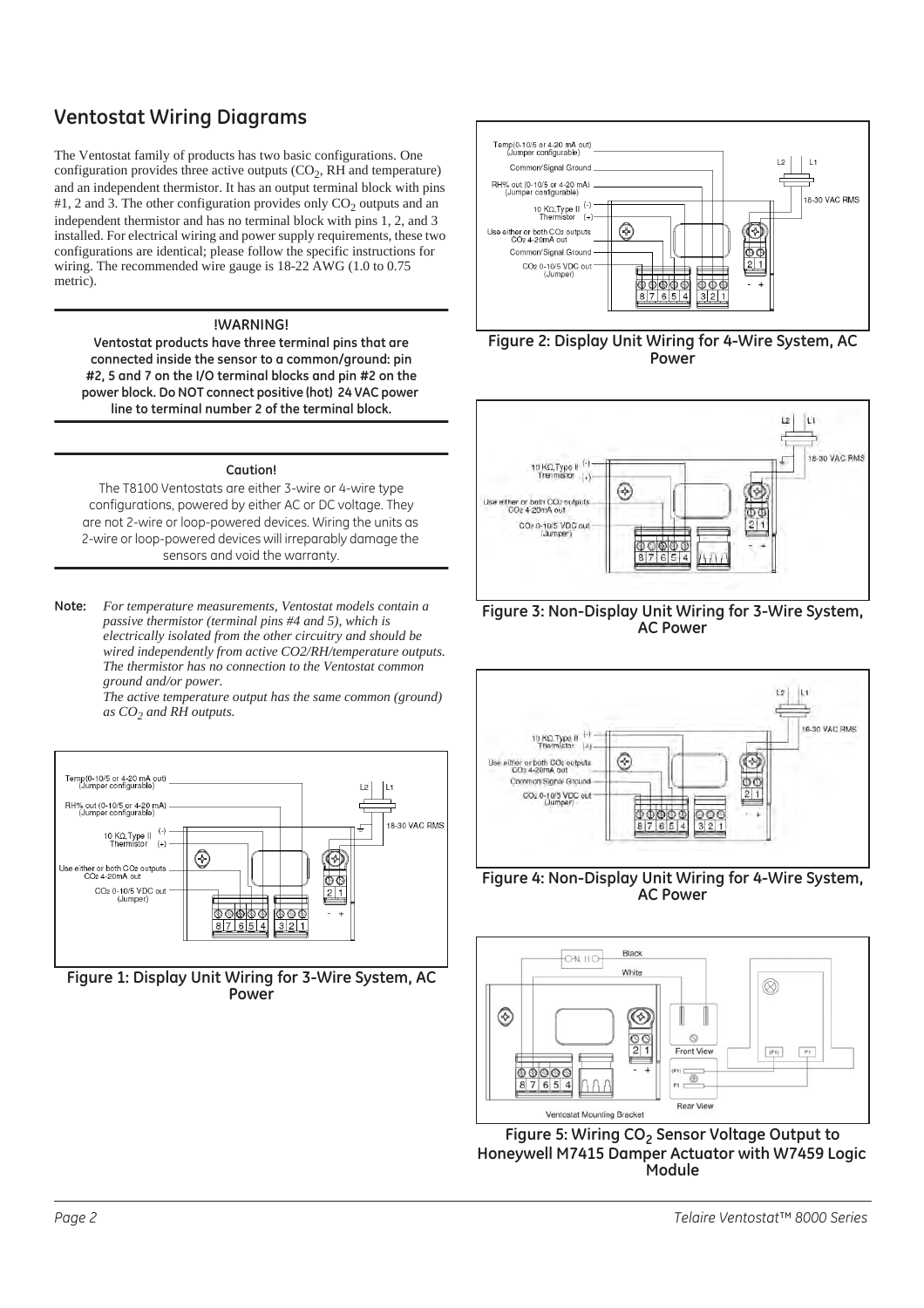# **Sensing Duct CO2 Concentrations**

### Duct-Mounting the Enclosures

Ventostat products can be installed inside the return air ductwork, if needed. As an alternative, please consider the T8031 unit. When mounting these products inside the ductwork, seal the hole around the wires and leave the duct insulation in place to prevent condensation which may damage the sensor.

## Pitot Tube Installation for T8300 and T8300-D

Install the mounting bracket, then install the pitot tube assembly as follows:

**Note:** *The length of the Tygon® tubing is 6 ft. (1.8 m) with the optional T62892 pitot kit for the T8300. In order to maintain optimum accuracy, the tubing should not be lengthened. If the sensor is mounted closer than 3 ft. (0.9 m) the excess tubing should be shortened to avoid interference with mechanical or moving devices.*



- **1.** To mount the pitot tube, drill one 7/8" hole through the duct.
- **2.** Insert the pitot tube and mark the two remaining holes for the mounting screws.
- **3.** Punch or drill the two marked holes.
- **4.** Note the direction of airflow in the duct.
- **5.** Note the marking on the pitot tube flange and insert so that it is properly aligned with the airflow.
- **6.** To ensure an air tight seal, make sure the mounting surface of the duct is clear of dirt or obstructions. Then, attach the pitot tube to the duct with sheet metal screws or rivets.
- **7.** Check the length of the tubing before attaching to the sensor. The tubing should connect without stretching or pulling. If the length is long enough to create a loop or bind in the tubing, it should be shortened.
- **8.** To shorten the tubing, remove the connectors that attach to the sensor and cut the tubing to length.
- **9.** Replace the tubing connectors by using a twisting or screwing motion. Verify the connection is secure.
- **Note:** *If the tubing length has been shortened, be sure the in-line filter is replaced on the pitot tube connector marked with an "H".*

## **Accessory Enclosures**

#### Model T1508 Duct Mount Enclosure (Aspiration Box)

The T8100/T8200/T8300 units can be installed inside a Model 1508 Duct Mount Enclosure.

#### Model T1552 Outside Air Measurement Enclosure

This NEMA-3R weatherproof enclosure includes thermostat and allows installing the sensor in environments with temperatures down to  $-40^{\circ}$ F.

### Model T1505 Harsh Environment Enclosure

For extreme environments where the sensor might be subjected to condensation or water spray such as those found in greenhouses or breweries- NEMA-3R rated.



## **Ventostat Specifications**

#### Sensing Method

Non-dispersive infrared (NDIR) absorption Gold-plated optics Patented ABC Logic self calibration algorithm

## CO<sub>2</sub> Measurement Range

T8100/T8200/T8300 0 to 2000 ppm (0 ppm = 0 V, 4 mA; 2000 ppm =  $10/5$ V, 20 mA)

T8100/T8200/T8300 - 5P models 0 to 5000 ppm (0 ppm = 0 V, 4 mA; 5000 ppm =  $10/5$ V, 20 mA)

### CO<sub>2</sub> Accuracy

T8100/T8300 - Single Channel 400-1250 ppm  $\pm 30$  ppm or 3% of reading, whichever is greater\*,\*\* 1250-5000 ppm  $\pm 5\%$  of reading + 30ppm  $*$ ,  $**$ 

T8200 - Dual Channel 75 ppm or 10% of reading (whichever is greater)

\*Tolerance based on span gas of ±2% \*\* ABC Logic not deactivated

### Power Supply Requirements

18-30 VAC RMS, 50/60 Hz, or 18 to 42 VDC, polarity protected